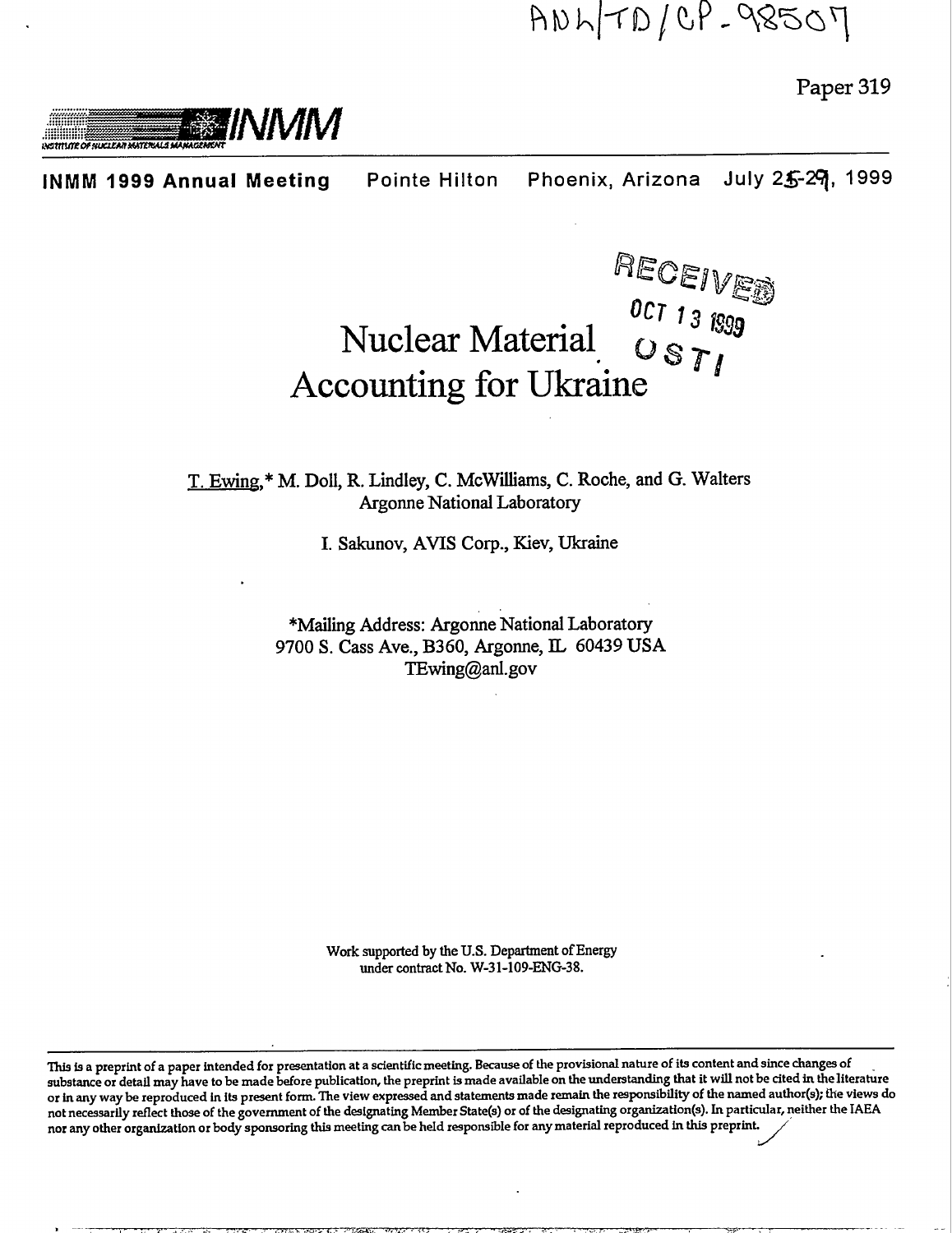#### **DISCLAIMER**

This report was prepared as an account of work sponsored by an agency of the United States Government. Neither the United States Government nor any agency thereof, nor any of their employees, make any warranty, express or implied, or assumes any legal liability or responsibility for the accuracy, completeness, or usefulness of any information, apparatus, product, or process disclosed, or represents that its use would not infringe privately owned rights. Reference herein to any specific commercial product, process, or service by trade name, trademark, manufacturer, or otherwise does not necessarily constitute or imply its endorsement, recommendation, or favoring by the United States Government or any agency thereof. The views and opinions of authors expressed herein do not necessarily state or reflect those of the United States Government or any agency thereof.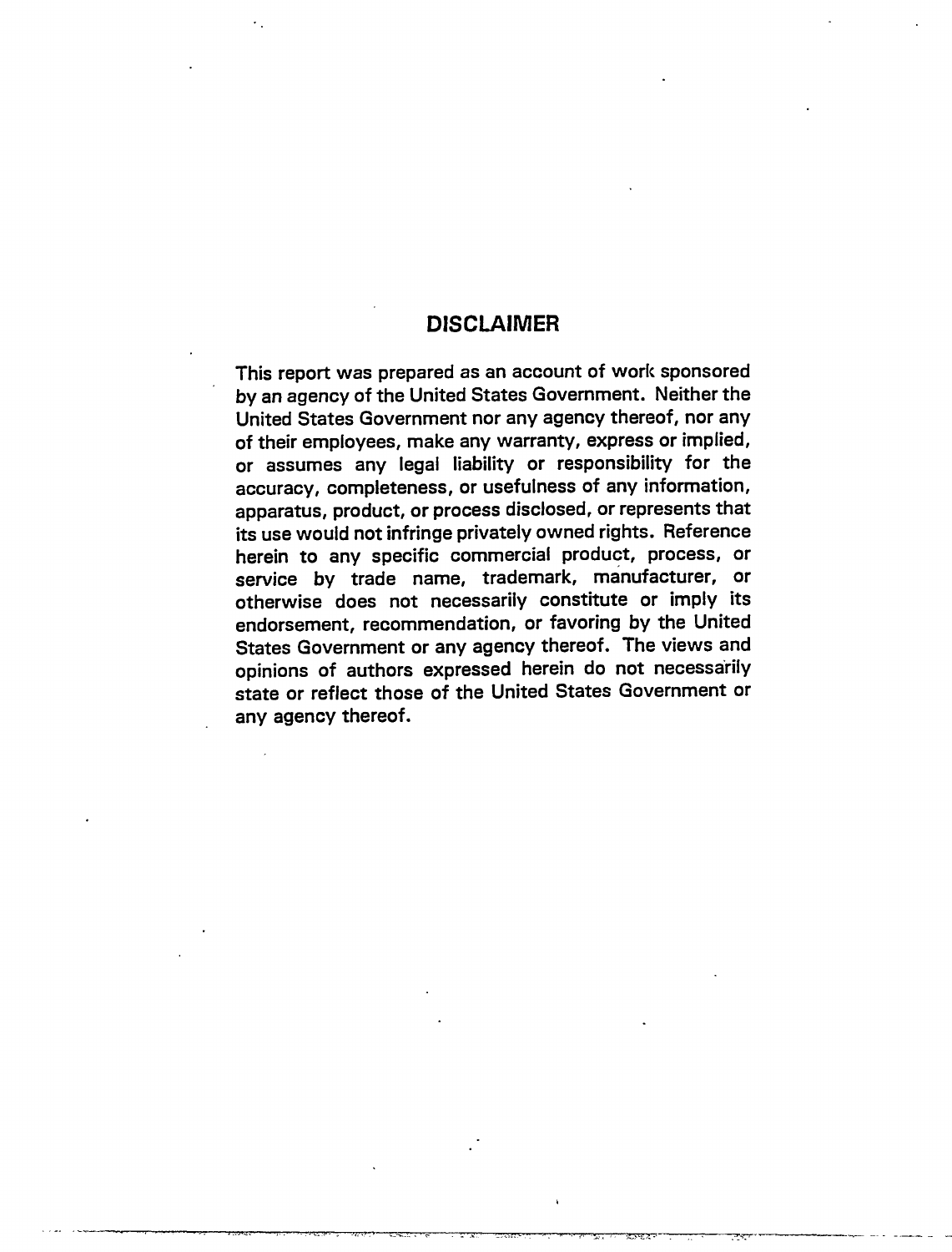## DISCLAIMER

Portions of this document may be illegible in electronic image products. Images are produced from the best available original document.

... ,....,,., ... .,.-.. ... , -., . ,,".,,~ , --,, ,,,. .,,

,,

,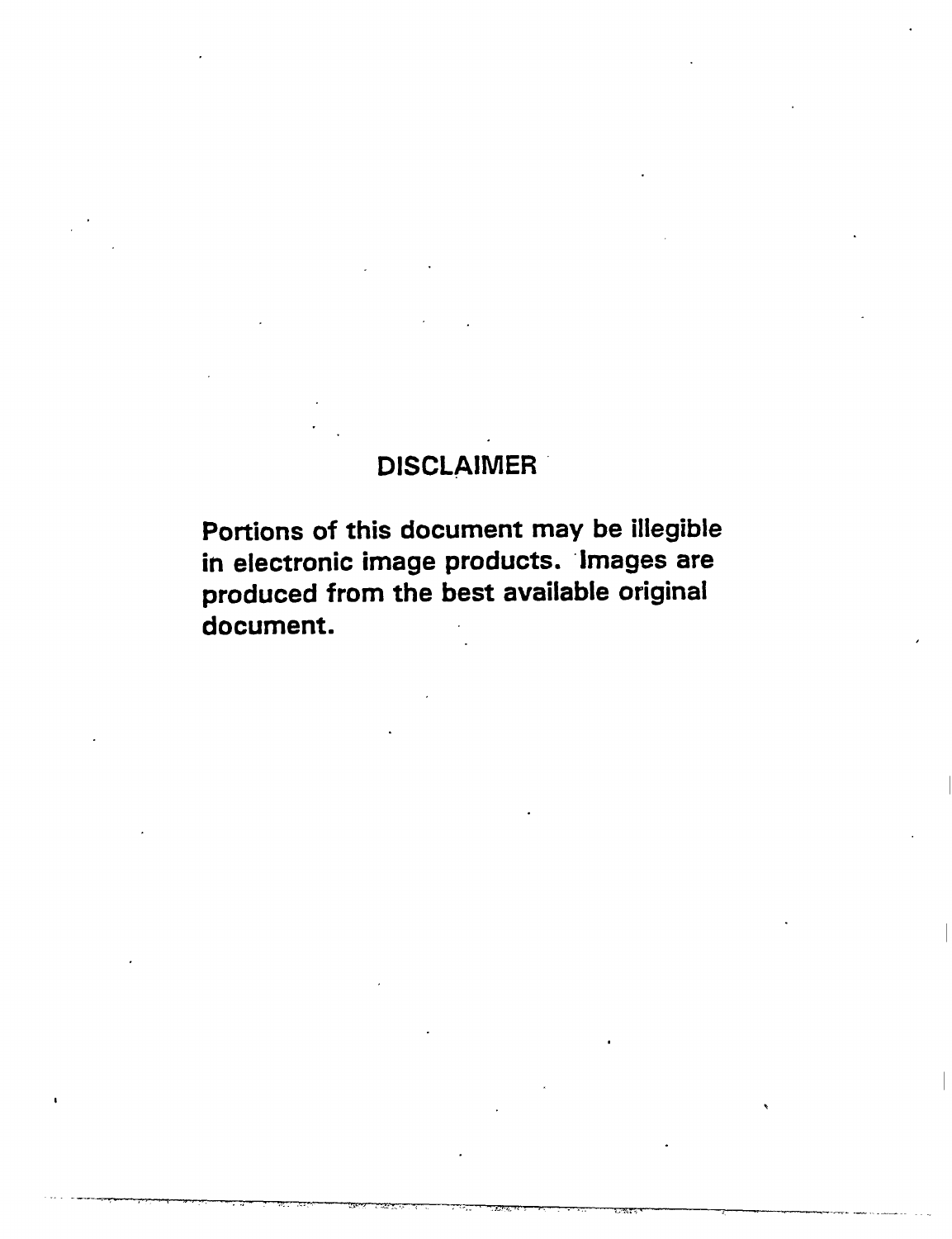### Nuclear Material Accounting Software for Ukraine

—

Thomas Ewing, Mike Doll, Roy Lindley, Craig McWilliams, and Charles Roche. Argonne National Laboratory, 9700 S. Cass Ave, Argonne, IL 60439 USA 630-252-5455

Igor Sakunov. AVIS Corp., Kiev, Ukraine

Gail Walters. Argonne National Laboratory-West, Idaho Falls, ID

#### **Abstract**

Among the needs identified during initial surveys of nuclear facilities in Ukraine was improved accounting software for reporting material inventories to the regulatory body. AIMAS (Automated Inventory/Material Accounting System) is a PC-based application written in Microsoft Access<sup>TM</sup> that was jointly designed by an U. S. / Ukraine development team. The design is highly flexible and configurable, and supports a wide range of computing infrastructure needs and facility requirements including situations where networks are not available or reliable. AIMAS has both English and Russian-language options for displays and reports, and it operates under Windows 3.1,95, or NT  $4.0<sup>TM</sup>$ . AIMAS functions include basic physical inventory tracking, transaction histories, reporting, and system administration functions (system configuration, security, data backup and recovery). Security measures include multilevel password access control, all transactions logged with the user identification, and system administration control. Interfaces to external modules provide nuclear fuel burn-up adjustment and barcode scanning capabilities for physical inventory taking. AIMAS has been installed at Kiev Institute of Nuclear Research (KINR), South Ukraine Nuclear Power Plant (SUNPP), Kharkov Institute of Physics and Technology (KIPT), Sevastopol Institute of Nuclear Energy & Industry (SINEI), and the Ministry of Environmental Protection and Nuclear Safety/ Nuclear Regulatory Administration (MEPNS/NRA). Facility specialists are being trained to use the application to track material movement and report to the national regulatory authority.

#### **Introduction**

AIMAS was developed as part of the U.S. Department of Energy (DOE) Assistance Program to Ukraine in Material Protection, Control, and Accounting (MPC&A). This is a cooperative effort involving specialists from the U. S. and Ukraine. **[1-4]**

The main goal of this work was to achieve a capability that meets the material control and accounting needs of the facilities and the state-level International Atomic Energy Agency (IAEA) reporting requirements. A key strategy to achieve strong user acceptance and ownership has been to involve users in every aspect of the software life cycle. The following development approach, the spiral paradigm, has been used:

- . Field an initial software prototype early
- Involve U. S. and Ukrainian Materials Control & Accountability (MC&A) experts and developers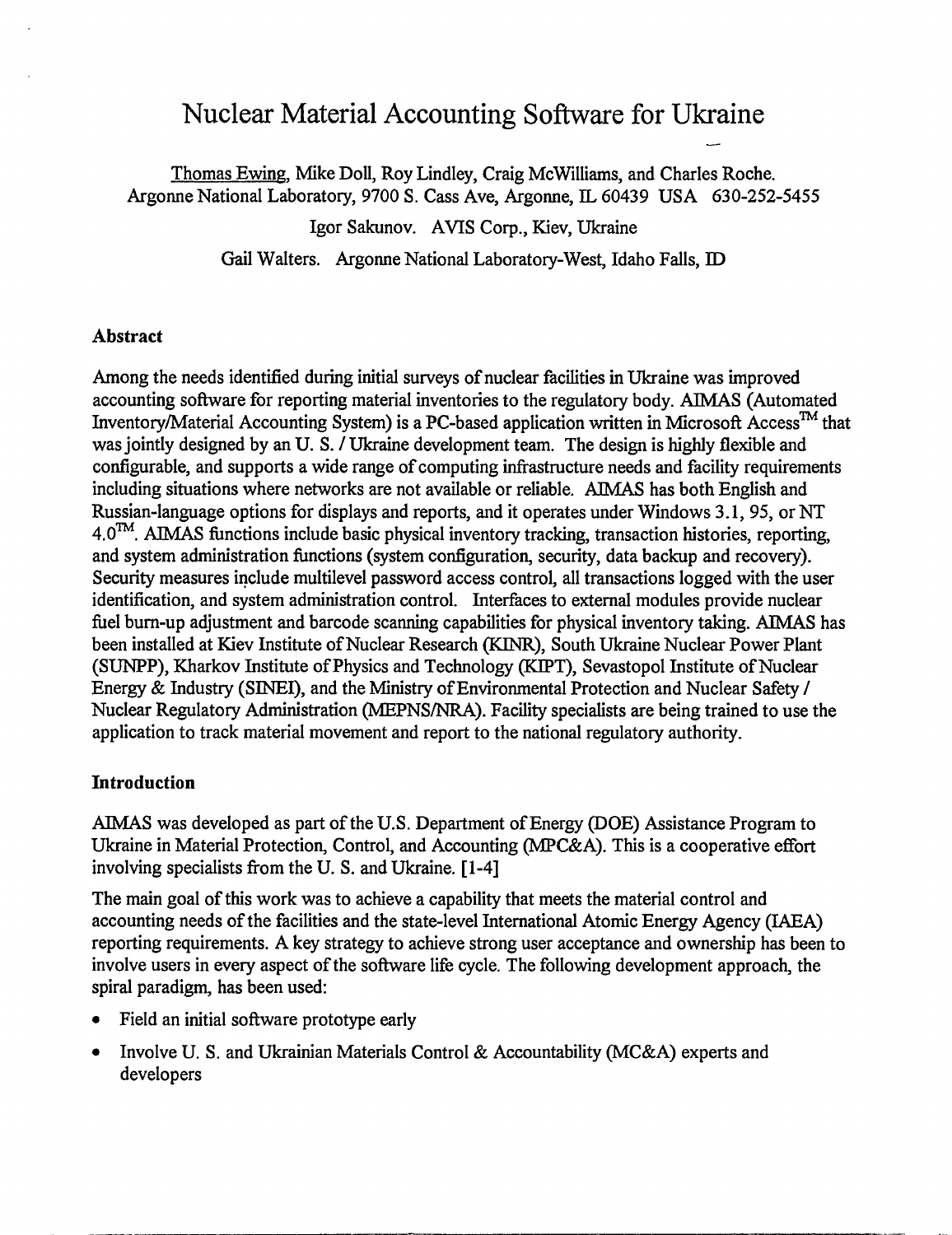- . Take an evolutionary approach (build a little, test a little)
- . Use feedback from users to help to define enhancements
- . Leverage commercial off-the-shelf hardware and software to achieve a robust, supportable system, and
- . Maintain a strong level of in-country training and support

Simplicity, redundancy, and security have also been major design objectives. AIMAS makes minimal demands on the computing infrastructure of a facility and can operate as a stand-alone system on low-end PCs running Microsoft Windows 3.1, 95, or NT<sup>TM</sup>. For larger facilities, data corresponding to different material balance areas (MBAs) can be distributed over multiple AIMAS computer systems. Item transfers between MBA databases that reside on different computers can be synchronized with diskettes. A transaction verification process is enforced by the software to assure that items transferred are properly entered on the correct destination computer. Any PC can assume the duties of a failed PC to maintain high system availability. AIMAS also creates backup files and performs consistency checks to recover from a system failure (such as loss of power to the CPU during a database transaction).

AIMAS fimctions include basic physical inventory tracking, transaction histories, reporting, and system administration fimctions (system configuration and security). External applications interface with AIMAS to provide burn-up adjustment capability and bar code data entry. Both English and Russian language versions (screens, online help, and user documentation) exist. AIMAS supports all IAEA transactions and reporting requirements. Other features include multilevel security, support for facility-defined fields and reports, and a configuration wizard to help guide the system administrator through the initial configuration or reconfiguration of the MC&A system.



**A key element of our strategy to achieve strocg user acceptance and ownership was to involve users in every aspect of the software life cycle, AIMAS was developed usin a spiral methodology that involved user testing an%fetiack during each prototyping cycle. Moreover, training and support has keen transilioned to the Ukrainians. AIMAS users regularly meet to share ideas and receive hands-on training at the George Kuzmycz Training Center located in Kiev. These meetings are organized and conducted by Ukrainians using instructors drawn from the facilities and support conkactors.**

-— r-rx . .. ... . . . ,,. . .,, ... <sup>T</sup>



. The second contract of  $\Delta$  is the second contract of  $\Delta$  . The second contract of  $\Delta$ 

.\_-— —.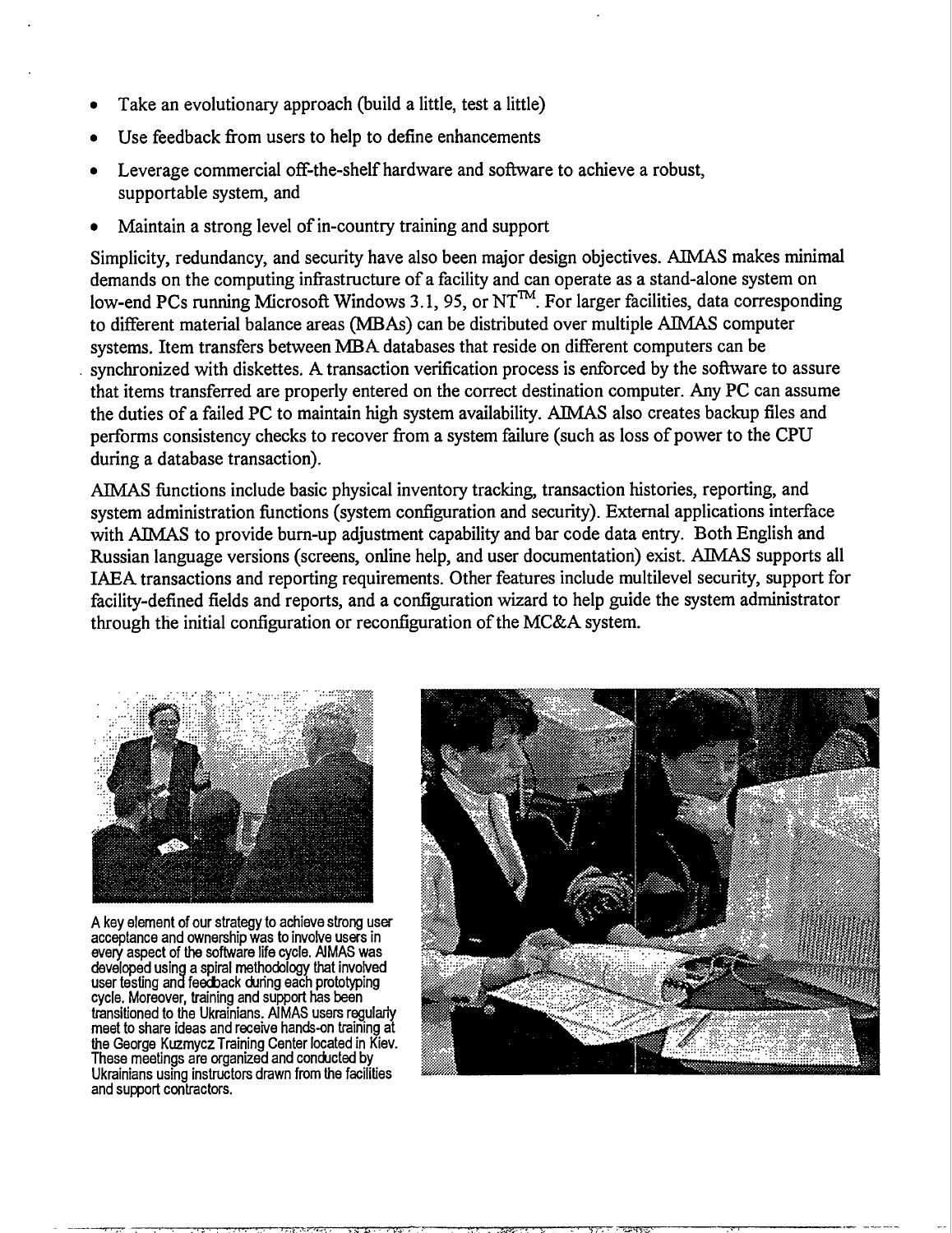#### **Major AIMAS Features**

#### *Con)guration*

Before running AIMAS for the first time, a set-up wizard creates an initialization disk used to configure the AIMAS computers. The system administrator specifies the MBAs that make up the material and accounting system, and how the MBAs are distributed (if divided among more than one PC). In addition, the system administrator specifies the item locations within each MBA, the flow and inventory key measurement points (KMPs), and the standard item descriptions common to all MBAs. This assures that the locations and descriptions, which are used in AIMAS data input form the drop down lists, are consistent on all AIMAS computers. In addition, the system administrator can customize the database for their facility through the User Defined Fields (UDFs) and reports.

The configuration wizard can also be used to reconfigure AIMAS. This finction can add or remove PCs, MBAs, KMPs, and locations from the system. An "update disk" is created by the configuration wizard, which updates each PC that is part of the MC&A system. AIMAS can even move an entire MBA and all the related accounting tables from one PC to another.

#### *Rematching*

*AIMAS* tracks material at the item (or batch) level. A batch item maybe composed of subcomponents that are identified and grouped by isotope type. AIMAS accommodates the dfierent means of batch storage and material accounting in use at various facilities. Also, AIMAS allows for the possibility of creating batches by describing the sub-components of the batch, as well as rebatch transactions where one or more existing batches are separated or recombined to form new batches.



**Elements of the AIMAS graphical user interface. From left to right template for ASCII data import/export, inventory browser, inventory transfer document, and a multi-item shipment form.**

.,, .,,,., ..,,. .7.=. ., .,.4 .,, t' . . . . . . . ,.. U-;.-, . . . . . . . . . ->,

..-— —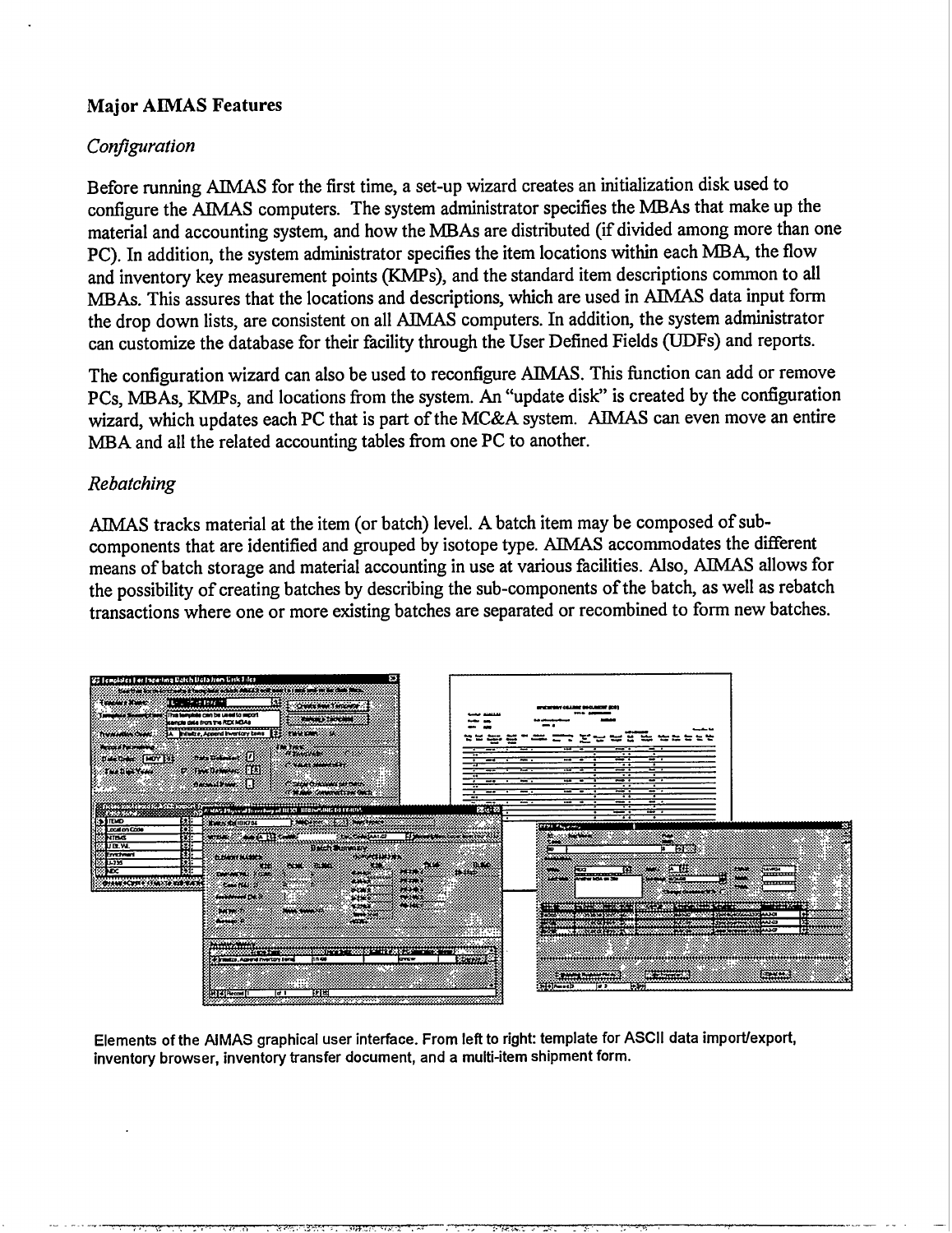#### *Inventory forms*

The main browser form displays the fields for a particular batch item in the inventory. Navigation buttons permit moving through records (forward, back first, last, find). A subform may be opened to view all historical transactions for a particular item (listed with most recent transactions at the top). Currently there are twenty-one (21) different transactions, including domestic receipt or shipment, accidental gain or loss, discrepancy between shipper and recipient, nuclear losses or production, etc. The records in the historical data subform are automatically generated and provide an audit trail of all transactions.

Data entry finctions are also available from the main browser form for import, transfer, edit, and new item creation. A filter can be applied to change the order of records (sorted on a specified field) or to display a subset of the inventory (for example, view only fiel assemblies of a certain type). The inventory can also be viewed as a data table (spreadsheet) which allows scrolling, rearranging and/or hiding columns, and creating *ad hoc* reports. The table view also permits records to be easily copied and pasted into other applications, such as a word processor or spreadsheet.

#### *Reporting*

Currently, AIMAS can generate the following:

- $\Box$  Inventory Change Documents (ICDs),
- El Material Balance
- $\Box$  Book Inventory List (BIL),
- $\Box$  Itemized Inventory List (used to report results of Physical Inventory Taking (PIT) process)
- El General Ledgers,
- $\Box$  Subsidiary Ledgers,
- $\Box$  Facility Layout (show layout map of AIMAS data configuration for the facility), and
- ❑ Transaction history reports.

In addition AIMAS can generate ASCII files compatible with the Swedish-designed state reporting system for the purposes of reporting Inventory Change Documents (ICDS) and Itemized Inventory Lists (IILs).

#### *Material receipts/ transfers*

AIMAS has the capability to handle single or multiple item transfers within an MBA (between KMPs) or between MBAs. For a multiple item transfer, the user can either check off which items to transfer or use a select query to define the transfer set. If a transfer is made to a location corresponding to a database table on the same PC, the transfer is recorded immediately and the physical inventory and transaction history tables are updated. If the transfer is made to an MBA or KMP corresponding to a database on a different PC, then the item information must be transferred to the destination PC by creating an MBA *Transfer Disk*. AIMAS prompts the user to insert a floppy diskette into the originating PC and generate the transfer file. This MBA transfer diskette must be

—.<sub>.</sub>…… |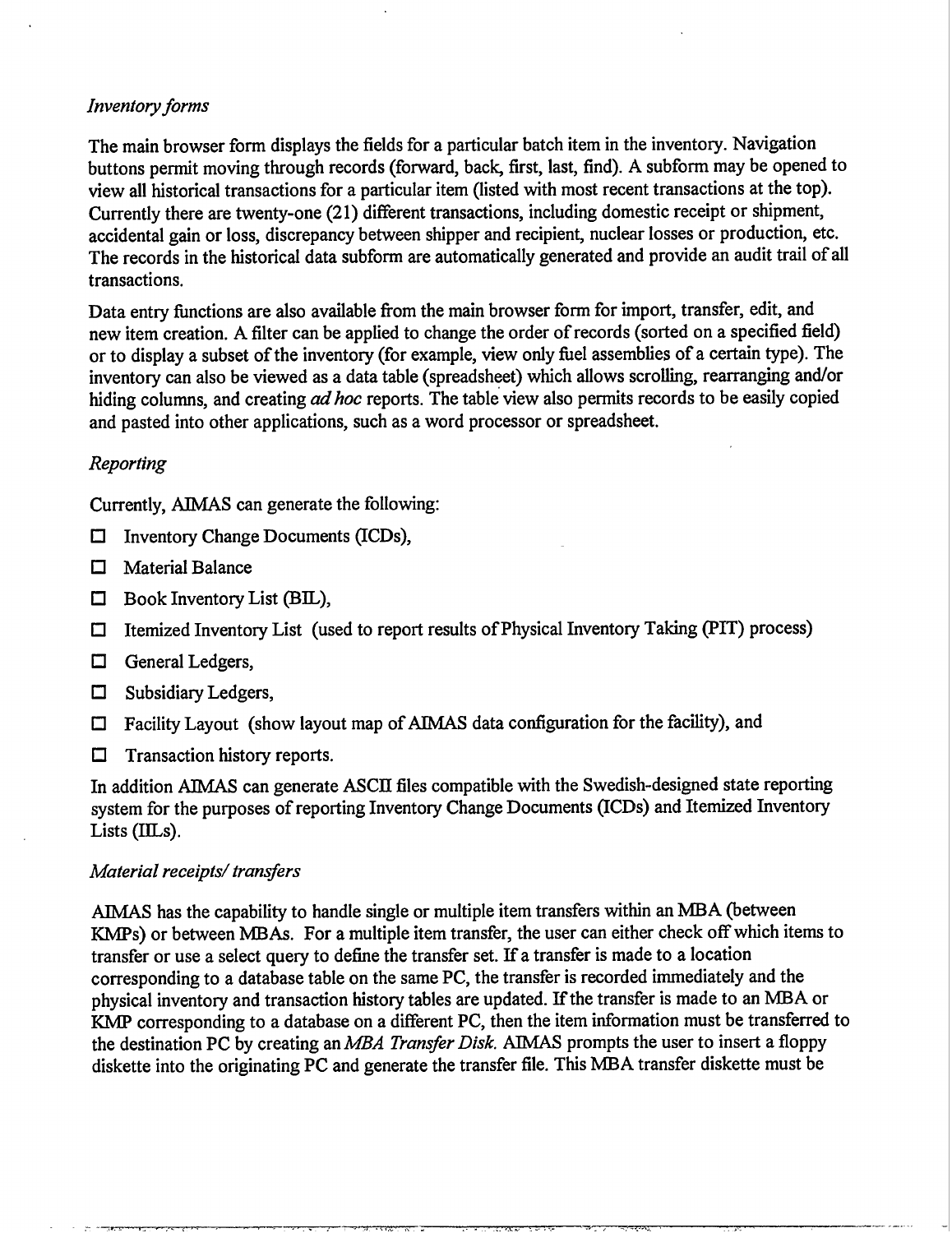inserted into the receiving PC to transfer the records. After the records have been transferred, the MBA transfer diskette must be returned to the originating PC to close out the transaction. Until the transaction is closed, the items are marked "IN TRANSIT" to indicate that the transfer transaction has not been verified.

AIMAS validates the destination location in all batch-processed receipts or transfers and provides a drop-down list for the manual data entry of receipts and transfers. Items cannot be "stored" in invalid locations. This feature reduces the risk of one type of subversion.

ATMAS also has import and export capabilities to transfer records between other (non-AIMAS) computer systems. These capabilities are described in the section *Ektemal Interface Support* below.

#### *Security*

Security measures include multilevel password access controls, all transactions logged with the user ID, and system administration controls. There are three classes of AIMAS users: system administrator (a privileged account used to create other accounts and configure the AIMAS system), read/write user, and read-only user. The latter can browse data but make no data entries.

Security and redundancy is further enhanced by computers with fully removable media. The standard system hardware configuration calls for a single drive bay that accommodates a removable SCSI disk with a key lock to permit all MC&A activity to be isolated from general purpose computing. Two SCSI boot disks are used with each system, one for training and general purpose computing and one for the MC&A application only. With administrative controls (limiting access to the MC&A disk to authorized personnel for MC&A application only), this reduces the possibility of unauthorized access to the MC&A data and the possibility of virus contamination from general purpose users of the system. In case of a computer system failure (not involving disk failure), the removable MC&A drive may be used in any other MC&A computer configured for removable media. In the case of disk failure, tables for the failed system can be moved to another MC&A computer from backup data.

#### *System Administration Utilities*

AIMAS provides the system administrator with several features for system configuration management and security. AIMAS has support for users that require different levels of access. The system administrator is a special user that has privileges to create user accounts and configure the AIMAS systems. Below the system administrator are two classes of users: read/write user (has the ability to view, enter, modify, report, and transfer data), and the read/only user (can only view data and generate reports). The system administrator can also configure the drop-down lists that appear in AIMAS, as well as perform fimctions previously described during the initial setup.

#### *Fault Tolerance*

Because of the importance of maintaining data integrity, AIMAS has been designed to tolerate system failures that might otherwise result in data corruption or loss. Several types of failures and recovery mechanisms are described below:

Re-write Shipment Disk. Should an AIMAS transfer disk become lost or corrupted, a new one may be written for any unverified shipment.

 $-$  . The construction of the construction  $\mathcal{L}_\mathbf{r}$ 

,, !.,, >,, >".. . . . . . . ., . .' /.,.< ... r:.,... <sup>i</sup> -r---c.. <sup>k</sup> ..-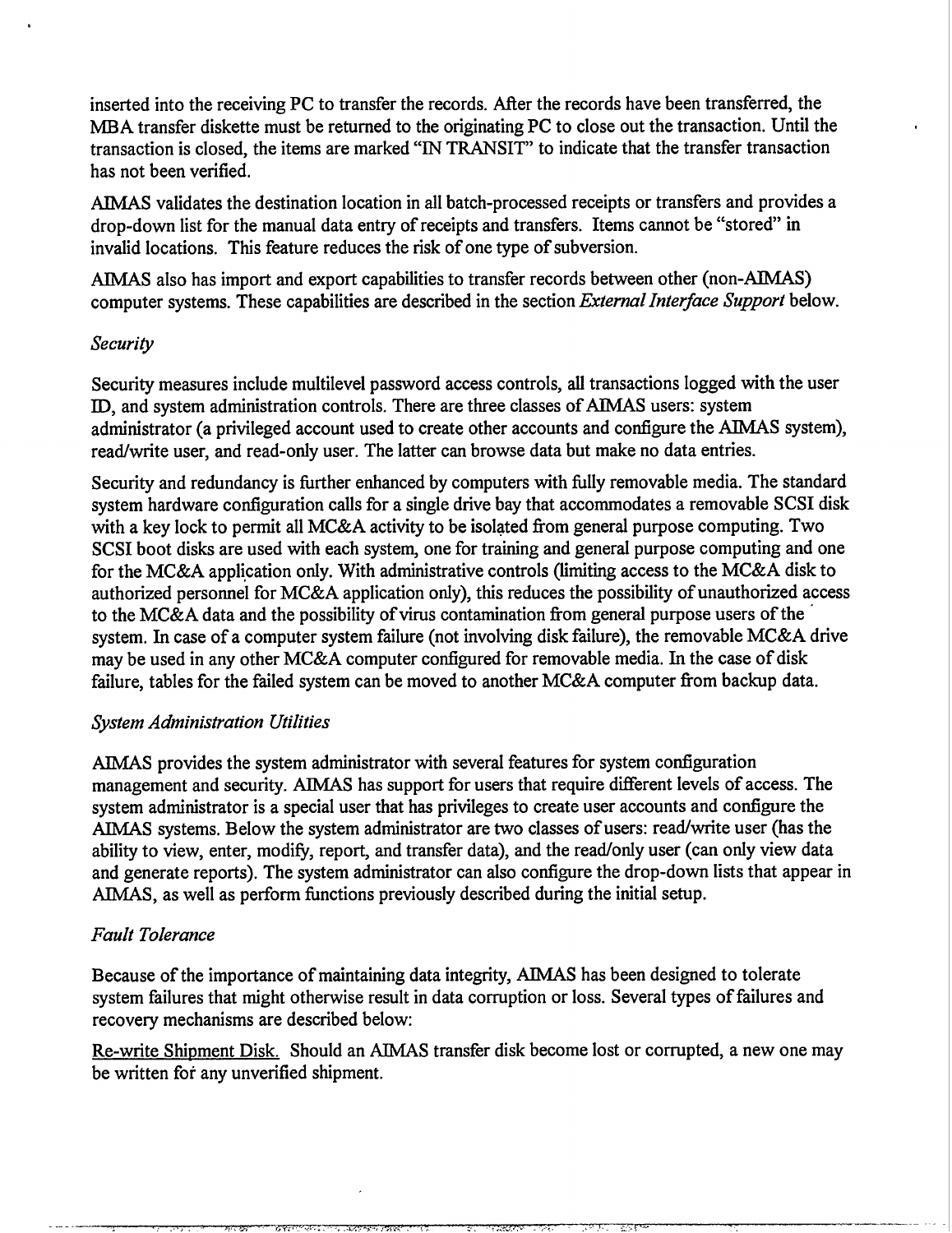Manually verify receipt of shipment. Should a shipment disk become lost or corrupted after receipt, the items contained in that shipment maybe manually verified.

Automatic Backup / Restore functionality. Each time AIMAS starts, a backup copy is made. Ten consecutive backups may be accumulated on a rolling basis that represent the most recent ten starts. AIMAS detects on startup if there was a system failure or improper exit during the last session, and forces the restoration of the recovery data file. Data recovery can only be performed by the AIMAS system administrator.

#### *Physical Inventory Taking/ Closing Accounting Period*

AIMAS accommodates the creation of the BIL report, the PIT Verification Form, and procedures to close the books. The BIL is printed and is used to "take inventory". Then, the verification form is used to log the results of this activity. Verified items are simply marked on the form. The form also allows for changing item composition, discovering a new item not previously in the book inventory, and for failing to find an item. (These three events have special IAEA-recommended PIT codes assigned to them.) When completed, the accounting period is closed and a new one begun. The IIL is printed and electronically written for upload into the State accounting system and all new reports begin with the verified material balances.

#### *External Interface Support*

AIMAS provides a generalized import/export feature to provide an external interface to other applications. The ASCII data input / output (1/0) fimctions have been recently expanded to allow additional transactions and to accommodate the sub-component data structure to support batches. AIMAS can now batch-process receipt, transfer, and various nuclear reactions transactions. It also creates a special comprehensive table in a separate  $\Lambda$ ccess<sup>TM</sup> database file for printing item bar code labels, Imports can be made from character delimited or fixed field-width ASCII files.

AIMAS permits the user to create and store templates describing the format and fields of the import/export file. Items that are imported are held in a temporary table and examined by AIMAS for format errors (for example, does a date field contain a valid date?) and are previewed in a data sheet before committing to the AIMAS database. Templates can be reused later to simplify the process of petiorming periodic data imports or exports. For example, this feature could be used to make periodic bumup adjustments that are calculated by another computer program. Another common use of the import is to transfer records to AIMAS from another MC&A system such as for receipt of a shipment from another facility.

#### **Future Directions**

High among the objectives of the DOE MPC&A assistance programs to successor states of the former Soviet Union is fostering the development of a nuclear safeguards culture that will ensure the continued use of the safeguards enhancements. If this goal is to be reached, local specialists must perceive the new technologies as improvements over existing methods. Also they must become comfortable using the new technologies and become familiar with operation and maintenance. These conditions are best realized by involving local specialists in the design, implementation, evaluation, training and support of the new technologies.

Wasterday